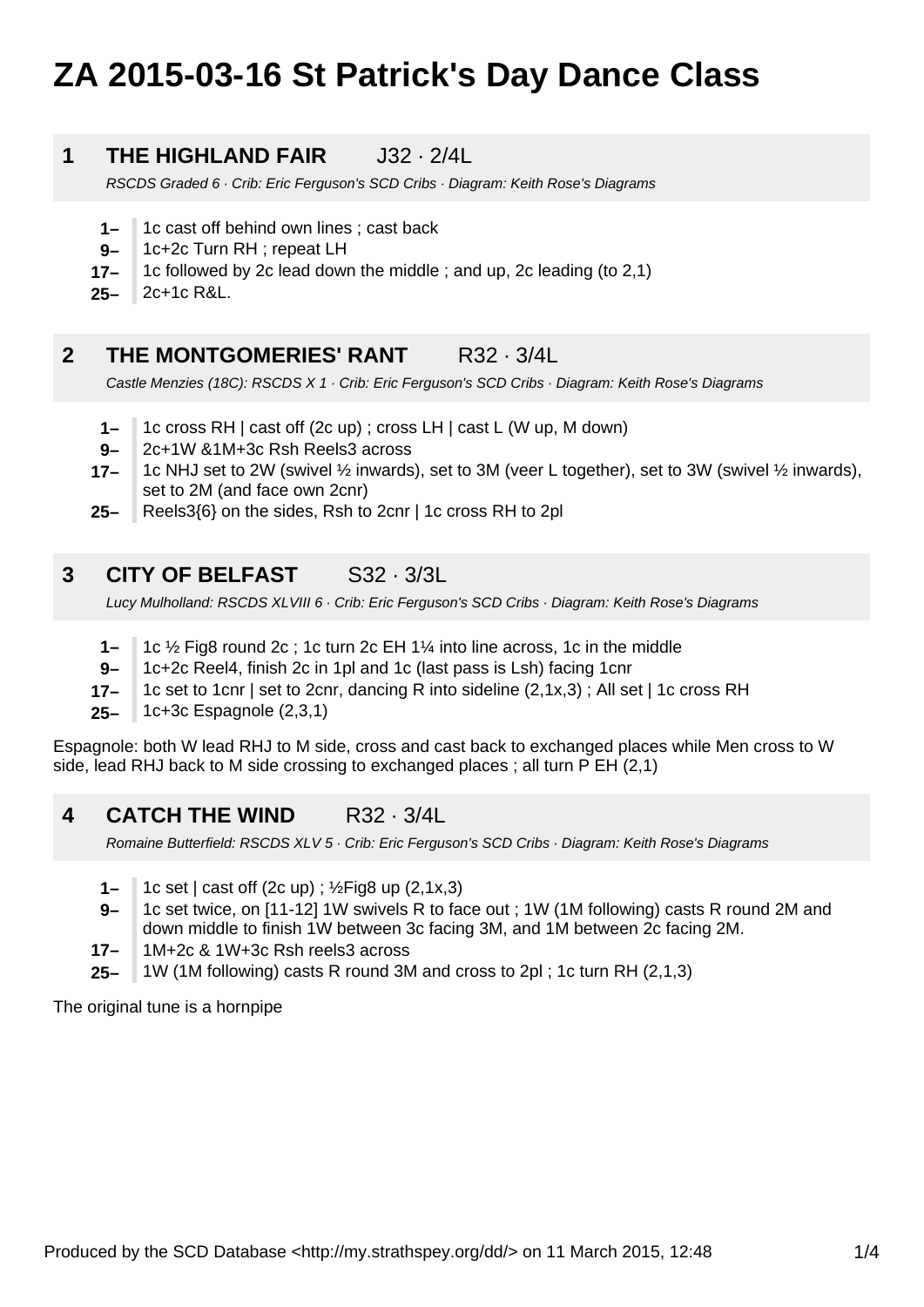# **5 KILKENNY CASTLE** S32 · 3/4L

Bill Forbes: Craigievar Book 2 · Crib: Eric Ferguson's SCD Cribs · Diagram: Keith Rose's Diagrams

- **1–** 1c+2c set | 1c cross RH ; cast off (2c up) to between 3c NHJ | turn 3c easy hand, to finish (2,1x,3), 1c facing in and up, 3c facing out
- **9–** 2c+1c+3c Mirror Reels3 on the sides (all give hands), (2,1x,3)
- **17–** 1c Petronella Turn **while**{2} corners change place on side RH | All set in threes across ; 1c Petronella Turn, **while**{2} corners cross RH | All set (3x,1,2x)
- **25–** Diagonal R&L (1c+1cnrs change places RH | 1c change places LH with mid-person on sides ; 1c+2cnrs repeat)

### **6 NEVER AT SEA** R48 · 6/6L

J C Haddow · Crib: Eric Ferguson's SCD Cribs · Diagram: Keith Rose's Diagrams

On second chord, the bottom three couples cross to opposite side (1,2,3,4x,5x,6x) This dance is centro-symmetric; both ends do identical figures

- **1–** 1c+6c cross RH | cast inwards (2c+5c to end) ; cross LH | cast to middle (3c+4c to end) (2,3,1,6x,4x,5x)
- **9–** 1M+6W & 6M+1W take promhold Lsh Reels3 across with 4c/3c resp. (2,3,1,6x,4x,5x)
- **17–** 2c+3c+1c & 5c+4c+5c mirror Reels3 on the sides, 1c&6c start inwards towards own end (2,3,1,6x,4x,5x)
- **25–** 1c+6c R&L
- **33–** 2c&5c cross RH **while**{} 3c+1c & 6c+4c ½ RHA | on sidelines change place LH between 1pl/2pl, 3pl/4pl and 5pl/6pl (1x,2x,4,3x,5,6) ; repeat {4}
- **41–** repeat [33-36] ; All turn P RH (5,4,6,1,3,2)

Dance 3 times to end 6 5 4 3 2 1 or 6 times to end 1 2 3 4 5 6

### **7 REFRESHMENT BREAK**

#### **8 THE LUCKENBOOTH BROOCH** J32 · 3/4L

John Bowie Dickson: Reels and Wheels (CD booklet) · Crib: Eric Ferguson's SCD Cribs · Diagram: Keith Rose's **Diagrams** 

- **1–** 1c in promhold (1M on the R) Reel3 with 2c (Rsh to 2M)
- **9–** Repeat with 3c, finish in centre, facing M side
- **17–** 2c+3c dance R&L **while**{} 1c dance out on M side, divide and cast to meet in centre, dance out on W side and cast into
- **25–** In lines across 1M+2c facing 1W+3c set twice ; 1c turn 1¾ RH. (2,1,3)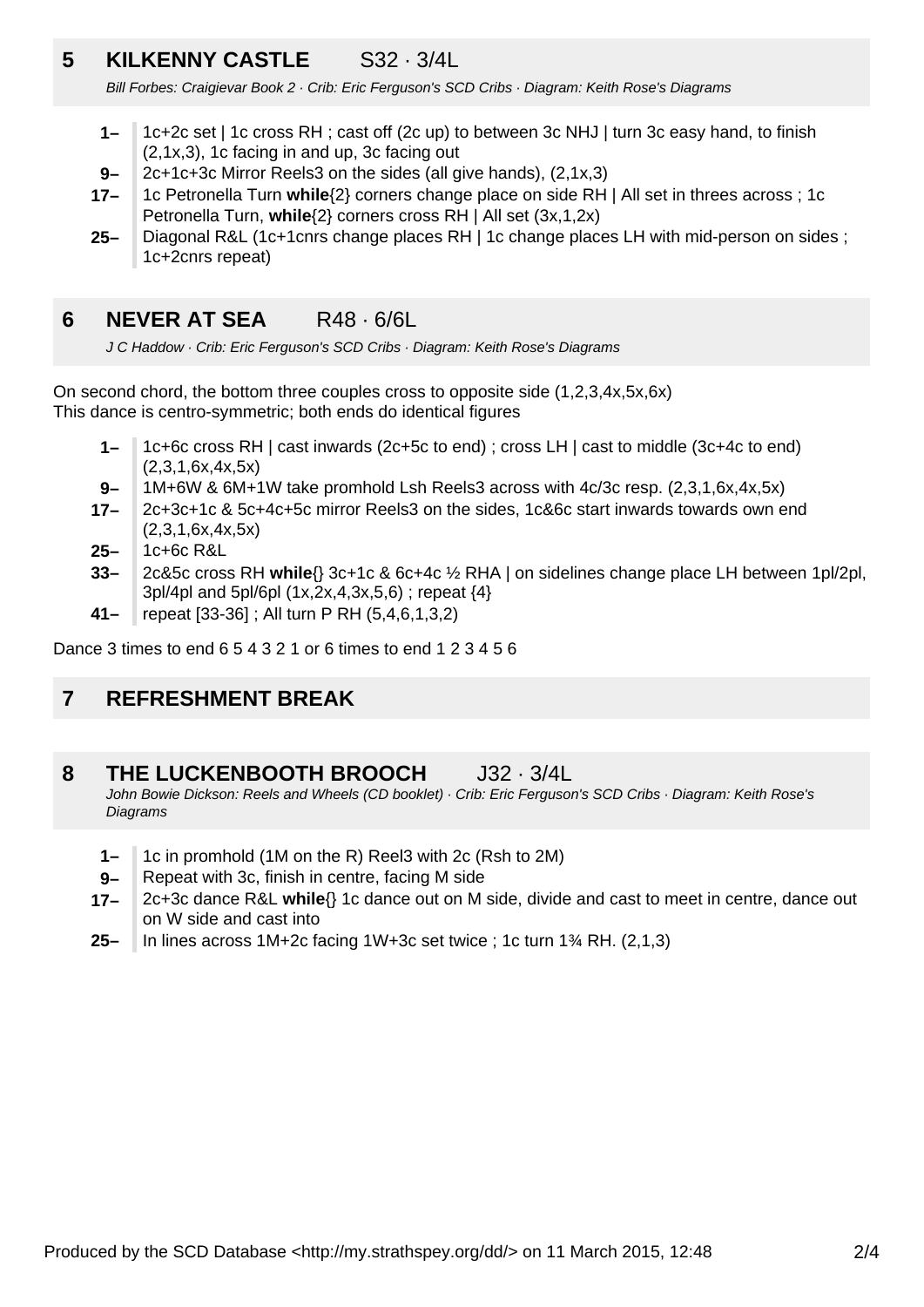# **9 THE PIPER AND THE PENGUIN** R88 · 4S

Roy Goldring: The Scotia Suite of Scottish Country Dances · Crib: Eric Ferguson's SCD Cribs · Diagram: Keith Rose's **Diagrams** 

- **1-16** All W dance Rsh round cnr; RHA in middle; Lsh round P; LHA in middle, to places
- **17-32** All M dance Rsh round P ; RHA in middle ; Lsh round cnr ; LHA in middle, to places
- **33-48** 1c+3c turn RH 1¼ ; 1M & 3M (W following) dance between couple on the R and cast clw to places ; 1c+3c R&L
- **49-64** 2c+4c repeat
	- **65–** All W dance into middle, swivel R and dance through own place clw half way round set
	- **73–** All M dance into middle, swivel L and dance through own place cclw half way round set
	- **81–** All turn P RH 1¼ ; promenade cclw to own places

# **10 THE BYRON STRATHSPEY** S32 · 3/3L

John Drewry: Deeside Book Part 2 · Crib: Eric Ferguson's SCD Cribs · Diagram: Keith Rose's Diagrams

- **1–** 1c+2c+3c Petronella Turn into midline, set ; all turn P BH 1¼ to (1,2,3)
- **9–** "Teapots": 1c+2W & 2M+3c RHA ; 1c+2M & 2W+3c LHA, to  $(1,2,3)$  with 1c facing out and 2c facing up in promhold
- **17–** 2c (promhold) +1W+1M Reel3 across (Rsh to 1W), at end all dance in for
- **25–** 2c+1c+3c Allemande (to 3,1,2).

# **11 BEST SET IN THE HALL J32 · 3/4L**

Helen Greenwood: RSCDS XLVI 7 · Crib: Eric Ferguson's SCD Cribs · Diagram: Keith Rose's Diagrams

- **1–** 1c set | 1W (1M follows) casts off 2, crosses, W dances up behind M line, and M dances up the middle, 1c face 1cnr (2c up)
- **9–** 1c set to 1cnr | 1c cast Rsh round each other to 3cnr position **while{2}** 1cnrs dance into centre, and swivel R to face own cnr ; repeat, 1cnrs finishing in exchanged places, and 1c facing 2cnr
- **17–** Repeat with 2cnrs (3x,1x,2x)
- **25–** All chase clw ½ round ; all turn RH. (2,1,3)

To: Auckland Region President, Campbell MacKay, nov. 2003

# **12 JEAN MARTIN OF ABERDEEN** S32 · 3/3L

Muriel A Johnstone: Magazine Dances 2005-2009 · Crib: Eric Ferguson's SCD Cribs · Diagram: Keith Rose's Diagrams

- **1–** 1c Turn RH, cast (2c up) ; All circle6 L ¾ into lines across (W facing down, M up)
- **9–** All set | change places RH with P ; All circle6 L left  $\frac{3}{4}$  and end in middle facing up (3.1.2) for
- **17–** Allemande (2,1,3)
- **25–** 1c+3c Bourrel : 1M+3W set adv. | Turn BH ¾ & twirl to end BtoB in middle, 3W facing up & 1M down **while**{4} 1W+3M chase cclw to face P set to P | Turn BH ¾ to (2,3,1)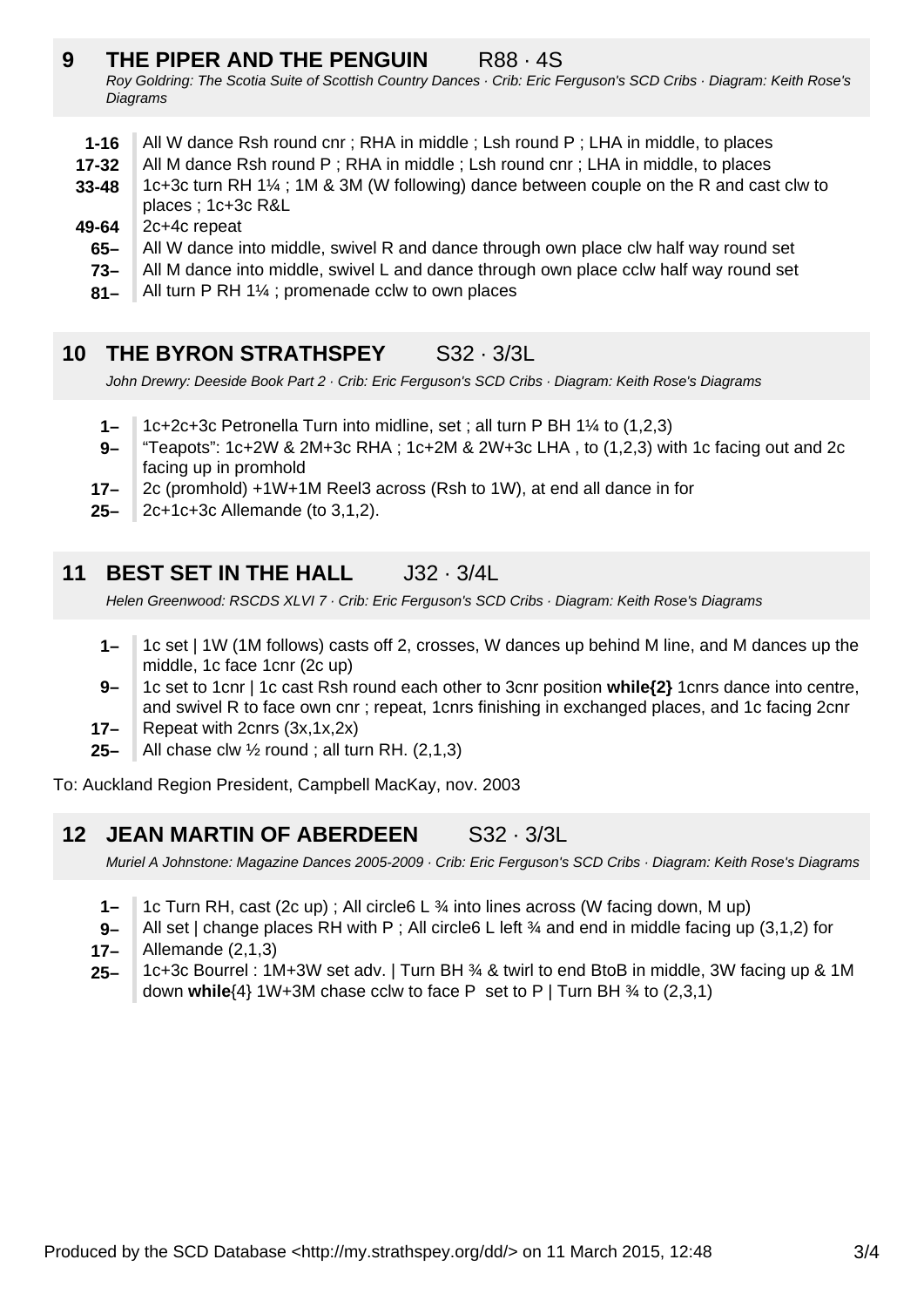# **13 THE IRISH ROVER** R32 · 3/4L

James B Cosh: Twenty Two SCD and Two Others · Crib: Eric Ferguson's SCD Cribs · Diagram: Keith Rose's Diagrams

- **1–** 1c lead through 3c (2c up) and cast up ; 1M+3c and 1W+2c RHA, finish facing 1cnrs.
- **9–** 1c+1cnrs ½Reel4, pass Lsh ; ½Reel4 with 2cnrs, fast ½ LH turn in the centre
- **17–** 1W+3c (at top) & 1M+2c Reels3 across (Lsh to 1cnr pos), (to 3x,1,2x)
- **25–** diagonal R&L (1M down,1W up) (2,1,3)